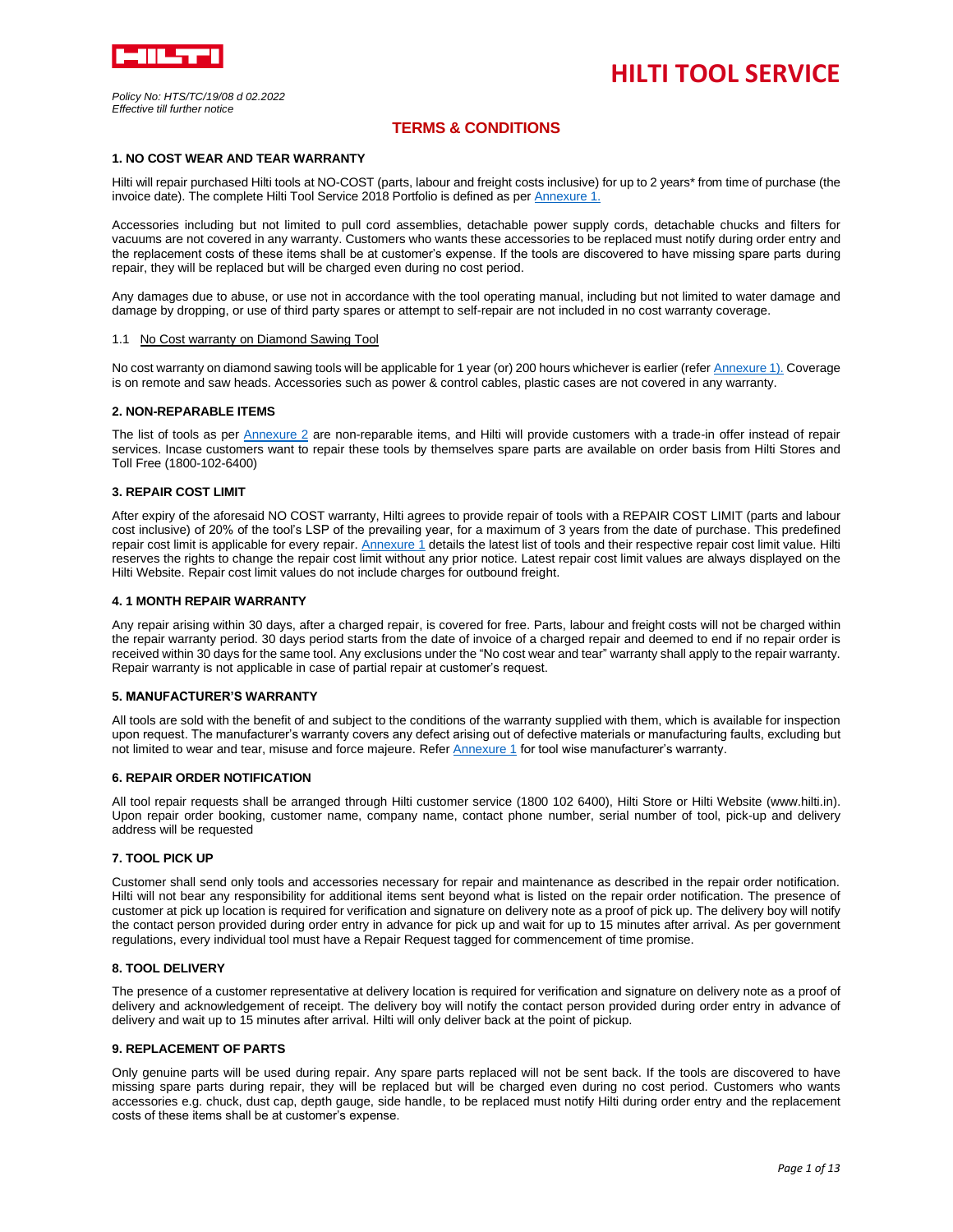

*Policy No: HTS/TC/19/08 d 02.2022 Effective till further notice*

### **10. QUOTATION HANDLING**

Quotations are sent upon request and only to the person registered for receiving quotation during repair order entry. The quotation will be valid for 30 days or 31st Dec of the current year, whichever is earlier, and repair request will be canceled if no reply to the quotation is received after reasonable number of attempts to obtain a response to the quotation.

If Hilti is unable to return the repaired tool back to you or obtain a response to the repair quotation after reasonable number of attempts of notification, final notification will be sent that Hilti considers your tool abandoned and that, if you do not collect it and pay any outstanding charges within a further 1 month, Hilti will have a right to dispose of it in accordance with applicable law.

#### **11. NO APPROVAL VALUE**

Hilti will proceed with repair without quotation approval, when the repair cost is less than or equal to INR 4,999 (exclusive of GST). Quotation will be provided for approval, if the repair cost is greater than INR 4,999 (excluding GST). If the customer wants to change this "no approval value", he/she can provide a different value in the form of preapprovals.

#### 11.1 Preapproval Priority repair

Preapproval is when customer gives Tool repair quotation approval in advance even before sending the tool for repair. Hilti will give priority to the repair of tools that have preapprovals. [Click here](https://www.hilti.in/content/hilti/A2/IN/en/services/tool-services/tool-service-/priority-repair-pre-approval-form.html) for the online preapproval form

#### **12. TRADE IN**

Tools that have reached the end of the economic lifetime or that has been phased out will be collected and scrapped by Hilti without repair after customer agrees for trade-in.

Under trade-in, the customer can exchange his old Hilti/competition tool, for a brand-new Hilti tool, and get benefits as per the ongoing offer at the time of discussion Terms & conditions will be as per the ongoing Trade-in offer during the time of discussion

### **13. TIME PROMISE**

Hilti will repair the tool, with a time promise of 3 days or 5 days (depending on the location), upon the following terms & conditions:

13.1. Terms & conditions

- 13.1.1. Customer provides Hilti with written advice through Pre-Approval Form which enables tool repair without quotation. **For Preapprovals, please call at 1800 102 6400 or the dedicated Account Manager**
- 13.1.2. The counting of days starts at the point of successful collection of tools by our third-party carrier and will only consider working days from Monday to Friday, excluding bank holidays and, if any, special non-working dates listed on Hilti Website.
- 13.1.3. Time promise applies only to collection point postal codes, as defined in th[e Annexure 3](#page-10-0) for "3 days or free" & Annexure 4 for "5 days or free"
- 13.1.4. If the tool repair turnaround exceeds the Time Promise, then the repair will be free of charge
	- 13.1.4.1. Delays that result in a Time Promise failure and occurring before the invoice is generated will be free and not charged to the customer
	- 13.1.4.2. Delays that result in a Time Promise failure occurring after the invoice is generated will be adjusted in the form of a credit note within 3 weeks
- 13.1.5. Time promise will not be applicable for Repair done on "Cheque on Delivery" payment
- 13.1.6. If the tool is dropped off at Hilti Store, time promise will commence the next working day after tool drop at Hilti Store

### 13.2. Exclusions

The time promise will not apply but not limited to the following cases:

- 13.2.1. Charged repair orders requiring quotation
- 13.2.2. Charged repair orders of phased-out tools
- 13.2.3. Customer absence on the appointed date of tool delivery
- 13.2.4. Charged repair orders in other than the list as per **Annexure 2**
- 13.2.5. Charged repair orders for all non-relevant tools as pe[r Annexure 1](#page-3-0)
- 13.2.6. Change of delivery date on customer request
- 13.2.7. Orders with incomplete information necessary for delivery e.g. delivery address and contact person
- 13.2.8. **Force Majeure:** Hilti shall not be liable for delays or any failure to perform the Time Promise due to causes beyond its reasonable control. Such delays include, but are not limited to, fire, explosion, flood or other natural catastrophe, governmental legislation, acts, orders, or regulation, strikes or labor difficulties, to the extent not occasioned by the fault or negligence of the delayed party.
- 13.2.9. For deliveries opted for Hilti Store, Tool Shall be delivered at the respective Hilti Store by end of business hours of the 3rd Hilti Working day.

### **14. CIRCULARITY**

Hilti Cares about Circularity and assesses collected tools for reuse. Refurbished components of equal quality may be reused in repair. If reuse is not possible, we send tools to audited recycling partners

### **15. CHANGE IN POLICY**

Hilti reserves the right to change the terms and conditions without any prior notice to customers. The latest terms and conditions are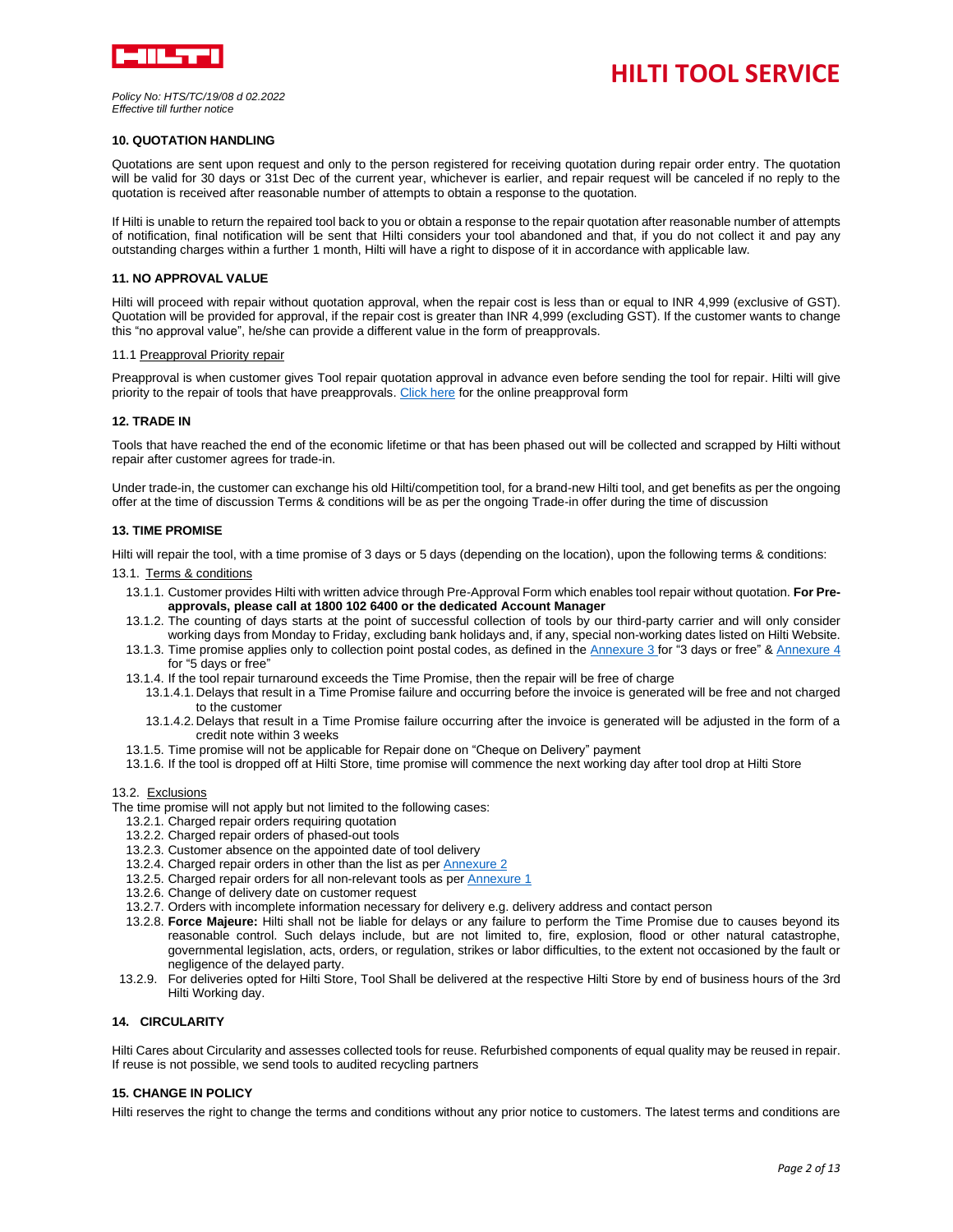

*Policy No: HTS/TC/19/08 d 02.2022 Effective till further notice* always available on the Hilti Website at [https://www.hilti.in/.](https://www.hilti.in/content/hilti/A1/IN/en/services/tool-services/tool-service-.html)

Please contact Hilti customer care 1800 102 6400 for any clarification on this document.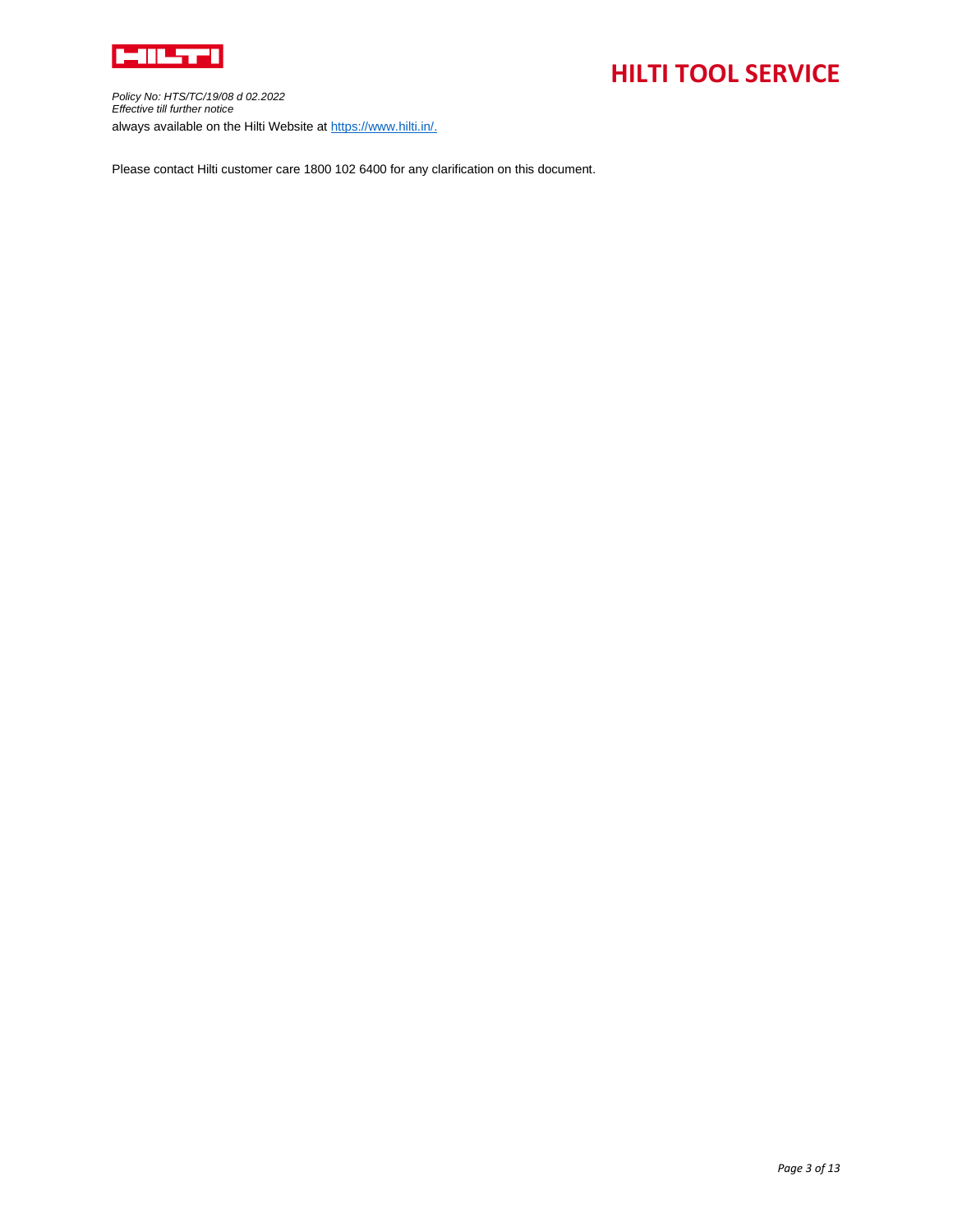

## **HILTI TOOL SERVICE**

### **Annexure 1 HTS 2.0 – 2018 Portfolio**

<span id="page-3-0"></span>

| <b>Product Group</b> | <b>Tool Type</b>                           | <b>Wear and</b><br><b>Tear</b><br>Coverage<br>(No Cost<br>Period) | Repair<br>warranty | Repair<br>cost limit<br>per repair<br>upto 3rd<br>year, INR | <b>Time</b><br>Promise<br><b>Relevant</b> | <b>Manufacturer's</b><br>Warranty | Sale period,<br>mm/yy | <b>Successor</b>                | Repair<br>years* | Repair<br>Stop,<br>mm/yy |
|----------------------|--------------------------------------------|-------------------------------------------------------------------|--------------------|-------------------------------------------------------------|-------------------------------------------|-----------------------------------|-----------------------|---------------------------------|------------------|--------------------------|
|                      | TE 500-X                                   | 2 Year                                                            | 1 month            | 11,992                                                      | Yes                                       | 1 Year                            | $01/19 -$             |                                 | 5                |                          |
|                      | <b>TE 500</b>                              | 2 Year                                                            | 1 month            | 11,992                                                      | Yes                                       | 1 Year                            | $01/08 - 12/20$       | TE 500 (2 <sup>nd</sup> Gen)    | 5                | 12/25                    |
|                      | TE 500 (2 <sup>nd</sup> Gen)               | 2 Year                                                            | 1 Month            | 15,945                                                      | Yes                                       | 1 Year                            | 01/21                 |                                 |                  |                          |
|                      | <b>TE 700-AVR</b>                          | 2 Year                                                            | 1 month            | 20,479                                                      | Yes                                       | 1 Year                            | $01/11 -$             |                                 | 5                |                          |
|                      | <b>TE 706</b>                              |                                                                   |                    |                                                             |                                           |                                   | $01/03 - 12/07$       | <b>TE 700-AVR</b>               |                  | 12/18                    |
|                      | <b>TE 800 Std</b>                          | 1 Year                                                            | 1 month            | 15,000                                                      | Yes                                       | 1 Year                            | $07/15 -$             |                                 | 5                |                          |
|                      | <b>TE 800-AVR</b>                          | 2 Year                                                            | 1 month            | 18,000                                                      | Yes                                       | 1 Year                            | $04/15 -$             |                                 | 5                |                          |
| <b>Breakers</b>      | <b>TE 905</b>                              |                                                                   | 1 month            |                                                             | <b>No</b>                                 |                                   | $01/07 - 12/09$       | <b>TE 1000-AVR NG</b>           |                  | 12/18                    |
|                      | <b>TE 1000-AVR</b>                         |                                                                   | 1 month            |                                                             | <b>No</b>                                 |                                   | $01/09 - 12/15$       | <b>TE 1000-AVR NG</b>           | 5                | 12/20                    |
|                      | <b>TE 1000-AVR NG</b>                      | 2 Year                                                            | 1 month            | 20,000                                                      | Yes                                       | 1 Year                            | $11/14 - 12/20$       | <b>TE 1000-AVR</b><br>Univ Cord | 5                | 12/25                    |
|                      | <b>TE 1000-AVR</b><br>Univ Cord            | 2 Year                                                            | 1 month            | 20,000                                                      | Yes                                       | 1 Year                            | $11/14 - 10/20$       |                                 |                  |                          |
|                      | <b>TE 1500-AVR</b>                         | 2 Year                                                            | 1 month            | 32,650                                                      | Yes                                       | 1 Year                            | $01/12 - 07/18$       | <b>TE 2000</b>                  |                  | 07/23                    |
|                      | <b>TE 2000</b>                             | 2 Year                                                            | 1 month            | 45,000                                                      | Yes                                       | 1 Year                            | $07/18 -$             |                                 | 5                |                          |
|                      | <b>TE 3000-AVR</b>                         | 1 Year                                                            | 1 month            | 58,098                                                      | Yes                                       | 1 Year                            | $01/12 -$             |                                 | 5                |                          |
|                      | <b>TE 15-C</b>                             |                                                                   |                    |                                                             |                                           |                                   | $01/00 - 12/05$       | TE 30 2 <sup>nd</sup> gen       |                  | 12/10                    |
|                      | <b>TE 16</b>                               |                                                                   |                    |                                                             |                                           |                                   | $01/09 - 12/11$       | TE 30 2 <sup>nd</sup> gen       |                  | 12/18                    |
|                      | <b>TE 16-M</b>                             |                                                                   |                    |                                                             |                                           |                                   | $01/09 - 12/11$       | TE 30 $2nd$ gen                 |                  | 12/18                    |
|                      | <b>TE 25</b>                               |                                                                   |                    |                                                             |                                           |                                   | $01/97 - 12/07$       | TE 30 2 <sup>nd</sup> gen       |                  | 12/17                    |
|                      | TE 30 $1st$ gen                            |                                                                   |                    |                                                             |                                           |                                   | $01/09 - 06/17$       | TE 30 2 <sup>nd</sup> gen       |                  | 12/24                    |
|                      | TE 30 2 <sup>nd</sup> gen                  | 2 Year                                                            | 1 month            | 8,396                                                       | Yes                                       | 1 Year                            | $01/17 -$             |                                 | 5                |                          |
| Combihammers         | Cordless TE 30-<br>A36 2 <sup>nd</sup> gen | 2 Year                                                            | 1 Month            | 22,175                                                      | <b>No</b>                                 | 1 Year                            | $1/18 -$              |                                 | 5                |                          |
|                      | <b>TE 40</b>                               |                                                                   |                    |                                                             |                                           |                                   | $01/12 - 01/18$       | TE 30 2 <sup>nd</sup> gen       |                  | 01/23                    |
|                      | <b>TE 50</b>                               |                                                                   |                    |                                                             |                                           |                                   | $01/14 - 06/17$       | TE 50-AVR 03                    |                  | 06/22                    |
|                      | TE 50-AVR 03                               | 2 Year                                                            | 1 month            | 12,727                                                      | Yes                                       | 1 Year                            | $01/17 -$             |                                 | 5                |                          |
|                      | <b>TE 56</b>                               |                                                                   |                    |                                                             |                                           |                                   | $01/04 - 12/07$       | <b>TE 70-AVR</b>                |                  | 06/18                    |
|                      | <b>TE 60-AVR</b>                           | 2 Year                                                            | 1 month            | 25000                                                       | Yes                                       | 1 Year                            | 10/21                 |                                 | 5                |                          |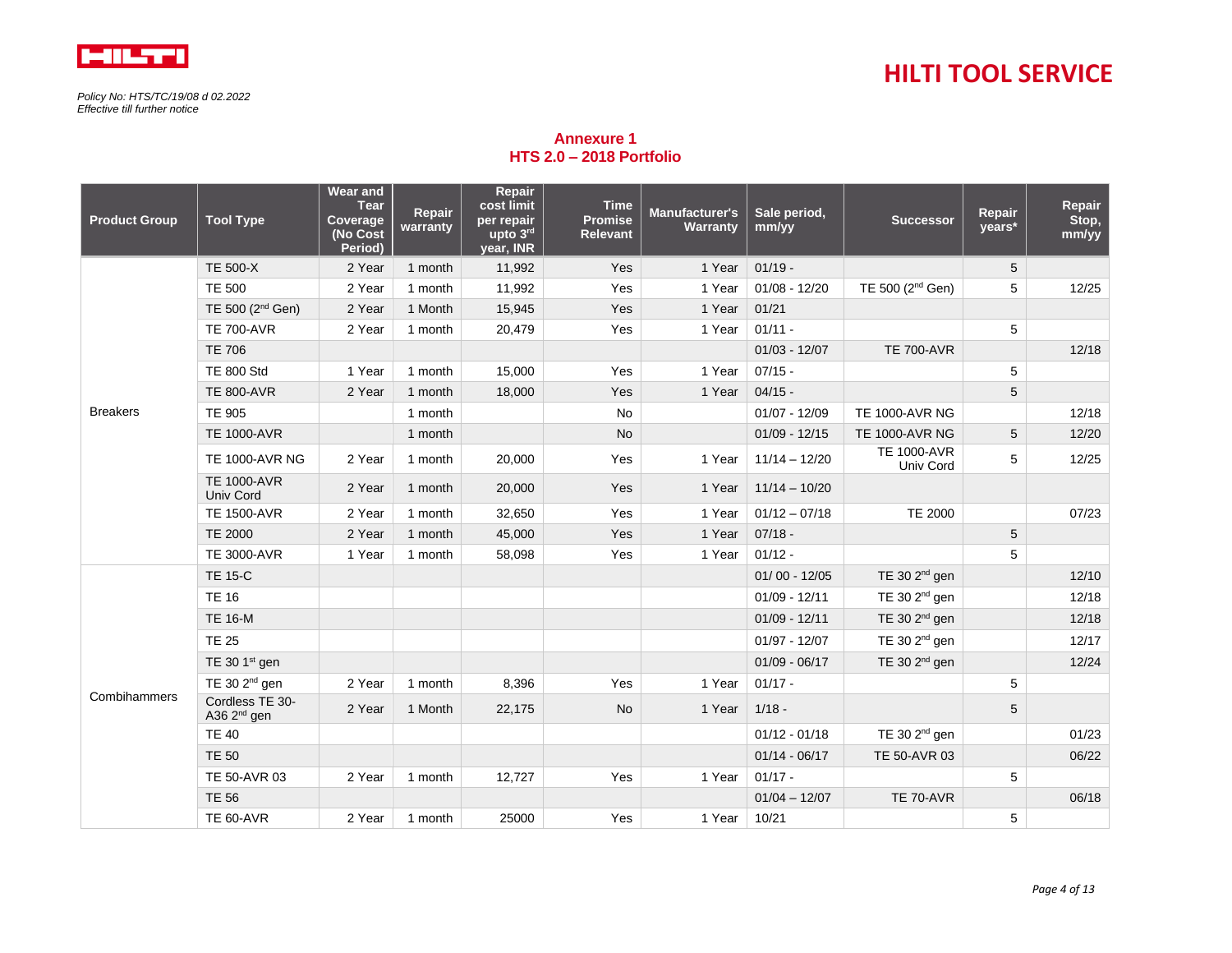

| <b>Product Group</b>    | <b>Tool Type</b>    | Wear and<br><b>Tear</b><br>Coverage<br>(No Cost<br>Period) | Repair<br>warranty | Repair<br>cost limit<br>per repair<br>upto 3rd<br>year, INR | <b>Time</b><br><b>Promise</b><br><b>Relevant</b> | Manufacturer's<br>Warranty | Sale period,<br>mm/yy | <b>Successor</b>    | Repair<br>years* | Repair<br>Stop,<br>mm/yy |
|-------------------------|---------------------|------------------------------------------------------------|--------------------|-------------------------------------------------------------|--------------------------------------------------|----------------------------|-----------------------|---------------------|------------------|--------------------------|
|                         | <b>TE 70-AVR</b>    | 2 Year                                                     | 1 month            | 18,000                                                      | Yes                                              | 1 Year                     | $01/10 -$             |                     | 5                |                          |
|                         | <b>TE 70-D</b>      | 2 Year                                                     | 1 month            | 15,000                                                      | Yes                                              | 1 Year                     | $01/14 -$             |                     | 5                |                          |
|                         | <b>TE 70B</b>       |                                                            |                    |                                                             |                                                  |                            | $01/13 - 12/16$       | <b>TE 70-AVR</b>    |                  | 12/21                    |
|                         | <b>TE 76</b>        |                                                            |                    |                                                             |                                                  |                            | $01/01 - 12/12$       | <b>TE 70-AVR</b>    |                  | 12/18                    |
|                         | <b>DAG 125-S</b>    |                                                            |                    |                                                             |                                                  |                            | $01/03 - 12/17$       | AG 125              | 5                | 12/22                    |
|                         | <b>DCG 125-S</b>    |                                                            |                    |                                                             |                                                  |                            | $01/03 - 12/17$       | AG 125              | 5                | 12/22                    |
|                         | <b>DCG 125-S</b>    |                                                            |                    |                                                             |                                                  |                            | $01/03 - 12/17$       | AG 125              | 5                | 12/22                    |
|                         | <b>DCG 180-P</b>    |                                                            |                    |                                                             |                                                  |                            | $01/03 - 12/16$       | AG 180              | 5                | 12/21                    |
|                         | AG 100-8S           | 0 Year                                                     | <b>NA</b>          | <b>NA</b>                                                   | No                                               | 6 months                   | $01/13 -$             |                     | <b>NA</b>        |                          |
| Angle Grinders          | AG 100-8D           | 0 Year                                                     | <b>NA</b>          | <b>NA</b>                                                   | No                                               | 6 months                   | $01/13 -$             |                     | <b>NA</b>        |                          |
|                         | <b>DCG 125-S</b>    | 0 Year                                                     | <b>NA</b>          | <b>NA</b>                                                   | <b>No</b>                                        | 6 months                   | $01/17 -$             |                     | 5                |                          |
|                         | AG 125-13S          | 0 Year                                                     | <b>NA</b>          | <b>NA</b>                                                   | No                                               | 6 months                   | $01/17 -$             |                     | <b>NA</b>        |                          |
|                         | AG 180-20P          | 0 Year                                                     | <b>NA</b>          | <b>NA</b>                                                   | No                                               | 6 months                   | $01/17 -$             |                     | <b>NA</b>        |                          |
|                         | <b>DCG 230-D</b>    | 0 Year                                                     | <b>NA</b>          | <b>NA</b>                                                   | No                                               | 6 months                   | $01/06 - 02/21$       | AG 230              | 5                |                          |
|                         | AG 125-A22 case     | 2 Year                                                     | 1 month            | 6000                                                        | <b>No</b>                                        | 6 months                   | $01/20 -$             |                     | $\sqrt{5}$       |                          |
|                         | TE <sub>1</sub>     | 1 Year                                                     | 1 month            | 2,640                                                       | Yes                                              | 1 Year                     | $01/09 -$             |                     | 5                |                          |
|                         | <b>TE 2-S</b>       |                                                            |                    |                                                             |                                                  |                            | $01/02 - 12/07$       | TE 202              | 5                | 12/14                    |
|                         | TE <sub>2</sub>     |                                                            |                    |                                                             |                                                  |                            | $01/00 - 12/05$       | <b>TE 202</b>       |                  | 12/14                    |
|                         | <b>TE 2-M</b>       |                                                            |                    |                                                             |                                                  |                            | $01/00 - 12/05$       | TE 2-M 02           |                  | 12/14                    |
|                         | TE 202              | 1 Year                                                     | 1 month            | 3,585                                                       | Yes                                              | 1 Year                     | $01/06 -$             |                     | 5                |                          |
|                         | TE 2-M 02           | 1 Year                                                     | 1 month            | 3,772                                                       | Yes                                              | 1 Year                     | $01/06 -$             |                     | 5                |                          |
|                         | <b>TE 2-A22</b>     | 2 Year                                                     | 1 month            | 4,547                                                       | Yes                                              | 1 Year                     | $01/09 -$             |                     | 5                |                          |
| <b>Rotary Hammers</b>   | TE 3 CL             | 1 Year                                                     | 1 month            | 5,192                                                       | Yes                                              | 1 Year                     | $07/18 -$             |                     | 5                |                          |
|                         | TE <sub>3</sub> ML  | 1 Year                                                     | 1 month            | 5,192                                                       | Yes                                              | 1 Year                     | $07/18 -$             |                     | 5                |                          |
|                         | <b>TE 6-S</b>       |                                                            |                    |                                                             |                                                  |                            | $01/06 - 12/08$       | TE <sub>7</sub>     |                  | 12/18                    |
|                         | <b>TE 6-A</b>       |                                                            |                    |                                                             |                                                  |                            | $01/04 - 12/07$       | <b>TE 6-A36-AVR</b> |                  | 12/12                    |
|                         | <b>TE 6-A36-AVR</b> | 2 Year                                                     | 1 month            | 5,900                                                       | Yes                                              | 1 Year                     | $01/18 -$             |                     | 5                |                          |
|                         | <b>TE 6-A22</b>     | 2 Year                                                     | 1 month            | 7,700                                                       | Yes                                              | 1 Year                     | $01/20 -$             |                     |                  |                          |
|                         | TE <sub>7</sub>     | 1 Year                                                     | 1 month            | 4,135                                                       | Yes                                              | 1 Year                     | $01/10 -$             |                     | 5                |                          |
|                         | <b>TE 7-C</b>       | 2 Year                                                     | 1 month            | 5,628                                                       | Yes                                              | 1 Year                     | $01/14 -$             |                     | 5                |                          |
| <b>Universal Drills</b> | UD4                 | 0 Year                                                     | <b>NA</b>          | <b>NA</b>                                                   | No.                                              | 6 months                   | $01/18 -$             |                     | <b>NA</b>        |                          |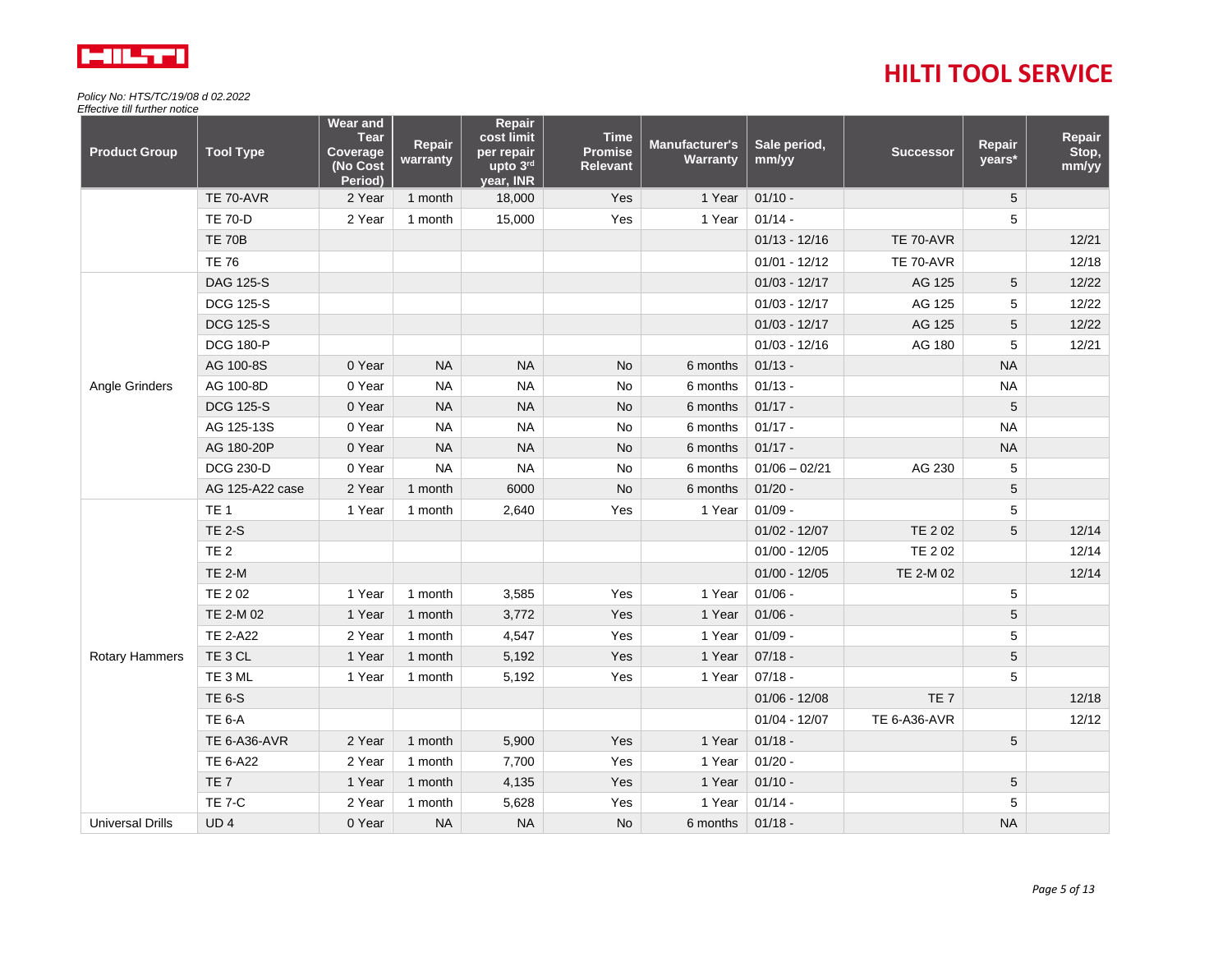

| <b>Product Group</b> | <b>Tool Type</b>      | <b>Wear and</b><br>Tear<br>Coverage<br>(No Cost<br>Period) | Repair<br>warranty | Repair<br>cost limit<br>per repair<br>upto 3rd<br>year, INR | <b>Time</b><br>Promise<br><b>Relevant</b> | <b>Manufacturer's</b><br>Warranty | Sale period,<br>mm/yy | <b>Successor</b>    | Repair<br>years* | Repair<br>Stop,<br>mm/yy |
|----------------------|-----------------------|------------------------------------------------------------|--------------------|-------------------------------------------------------------|-------------------------------------------|-----------------------------------|-----------------------|---------------------|------------------|--------------------------|
|                      | <b>UD 30</b>          | 1 Year                                                     | 1 month            | 4,924                                                       | Yes                                       | 1 Year                            | $01/08 -$             |                     | 5                |                          |
|                      | <b>SF 121-A</b>       |                                                            |                    |                                                             |                                           |                                   | $01/06 - 12/10$       | <b>SFC 14-A</b>     |                  | 12/17                    |
|                      | <b>SF 144-A</b>       |                                                            |                    |                                                             |                                           |                                   | $01/06 - 12/12$       | <b>SFC 14-A</b>     |                  | 12/19                    |
|                      | <b>SFC 14-A</b>       | 1 Year                                                     | 1 month            | 4,200                                                       | Yes                                       | 1 Year                            | $01/13 - 07/18$       | <b>SFC 22-A</b>     |                  | 07/23                    |
|                      | <b>SFC 22-A</b>       | 2 Year                                                     | 1 month            | 4,200                                                       | Yes                                       | 1 Year                            | $07/18 -$             |                     | 5                |                          |
|                      | <b>SID 121-A</b>      |                                                            |                    |                                                             |                                           |                                   | $01/06 - 12/10$       | <b>SID 14-A</b>     |                  | 12/17                    |
|                      | <b>SID 144-A</b>      |                                                            |                    |                                                             |                                           |                                   | $01/06 - 12/12$       | <b>SID 14-A</b>     |                  | 12/19                    |
|                      | <b>SID 14-A</b>       | 1 Year                                                     | 1 month            | 4.400                                                       | Yes                                       | 1 Year                            | $01/09 - 07/18$       | SID <sub>4</sub> -A |                  | 07/23                    |
|                      | SID 4-A               | 2 Year                                                     | 1 month            | 7,000                                                       | Yes                                       | 1 Year                            | $07/18 -$             |                     | 5                |                          |
|                      | <b>SIW 121-A</b>      |                                                            |                    |                                                             |                                           |                                   | $01/06 - 12/10$       | <b>SIW 22T-A</b>    |                  | 12/17                    |
|                      | <b>SIW 144-A</b>      |                                                            |                    |                                                             |                                           |                                   | $01/06 - 12/12$       | <b>SIW 22T-A</b>    |                  | 12/19                    |
| Cordless             | SIW 22T-A 3/4"        | 2 Year                                                     | 1 month            | 4,900                                                       | Yes                                       | 1 Year                            | $01/09 -$             |                     | $\sqrt{5}$       |                          |
|                      | SIW 22T-A 1/2"        | 2 Year                                                     | 1 month            | 4,900                                                       | Yes                                       | 1 Year                            | $01/09 -$             |                     | 5                |                          |
|                      | <b>SIW 22-A</b>       | 2 Year                                                     | 1 month            | 4,900                                                       | Yes                                       | 1 Year                            | $01/09 -$             |                     | 5                |                          |
|                      | SCO <sub>6</sub> -A   | 2 Year                                                     | 1 month            | 9.650                                                       | Yes                                       | 1 Year                            | $07/18 -$             |                     | 5                |                          |
|                      | <b>SIW 6 AT - A22</b> | 2 Year                                                     | 1 month            | 6,815                                                       | Yes                                       | 1 Year                            | $07/19 -$             |                     | $\sqrt{5}$       |                          |
|                      | SI AT - A22           | 2 Year                                                     | 1 month            | 8,100                                                       | No                                        | 1 Year                            | $07/19 -$             |                     | 5                |                          |
|                      | <b>SIW 9-A22</b>      | 2 Year                                                     | 1 month            | 10,000                                                      | Yes                                       | 1 Year                            | $01/20 -$             |                     | $\sqrt{5}$       |                          |
|                      | <b>SID 2-A12</b>      | 1 Year                                                     | 1 month            | 2,833                                                       | Yes                                       | 1 Year                            | $01/21 -$             |                     | 5                |                          |
|                      | <b>SFD 2-A12</b>      | 1 Year                                                     | 1 month            | 2,433                                                       | Yes                                       | 1 Year                            | $01/21 -$             |                     | $\sqrt{5}$       |                          |
|                      | <b>SF 2-A12</b>       | 1 Year                                                     | 1 month            | 2,500                                                       | Yes                                       | 1 Year                            | $01/21 -$             |                     | 5                |                          |
|                      | RT 6-A22              | 2 Year                                                     | 1 month            | 14,170                                                      | Yes                                       | 1 Year                            | $01/21 -$             |                     | 5                |                          |
|                      | <b>WSR 900-PE</b>     | 1 Year                                                     | 1 month            | 8,542                                                       | <b>No</b>                                 | 1 Year                            | $01/09 - 12/10$       | <b>WSR 1400</b>     |                  | 12/21                    |
|                      | <b>WSR 1400</b>       | 1 Year                                                     | 1 month            | 12,500                                                      | Yes                                       | 1 Year                            | $01/18 -$             | <b>SR 30</b>        | 5                |                          |
| Sawing               | SR 30                 | 1 Year                                                     | 1 month            | 9,980                                                       | Yes                                       | 1 Year                            | $01/18 -$             |                     | $\mathbf 5$      |                          |
|                      | <b>SCM 22-A</b>       | 2 Year                                                     | 1 month            | 9,630                                                       | Yes                                       | 1 Year                            | $01/15 -$             |                     | $\sqrt{5}$       |                          |
|                      | <b>SCW 22-A</b>       | 2 Year                                                     | 1 month            | 6,000                                                       | Yes                                       | 1 Year                            | $01/20 -$             |                     | 5                |                          |
|                      | <b>SC 55W</b>         | 1 Year                                                     | 1 month            | 4,240                                                       | Yes                                       | 1 Year                            | $01/20 -$             |                     | 5                |                          |
|                      | <b>DD 100 MEC</b>     |                                                            |                    |                                                             |                                           |                                   | $01/00 - 12/04$       | <b>DD 120</b>       |                  | 12/14                    |
| Diamond drilling     | <b>DD 120</b>         | 1 Year                                                     | 1 month            | 29,192                                                      | Yes                                       | 1 Year                            | $01/14 -$             |                     | $\sqrt{5}$       |                          |
|                      | <b>DD 160E</b>        |                                                            |                    |                                                             |                                           |                                   | $01/02 - 12/07$       | DD 160              |                  | 12/18                    |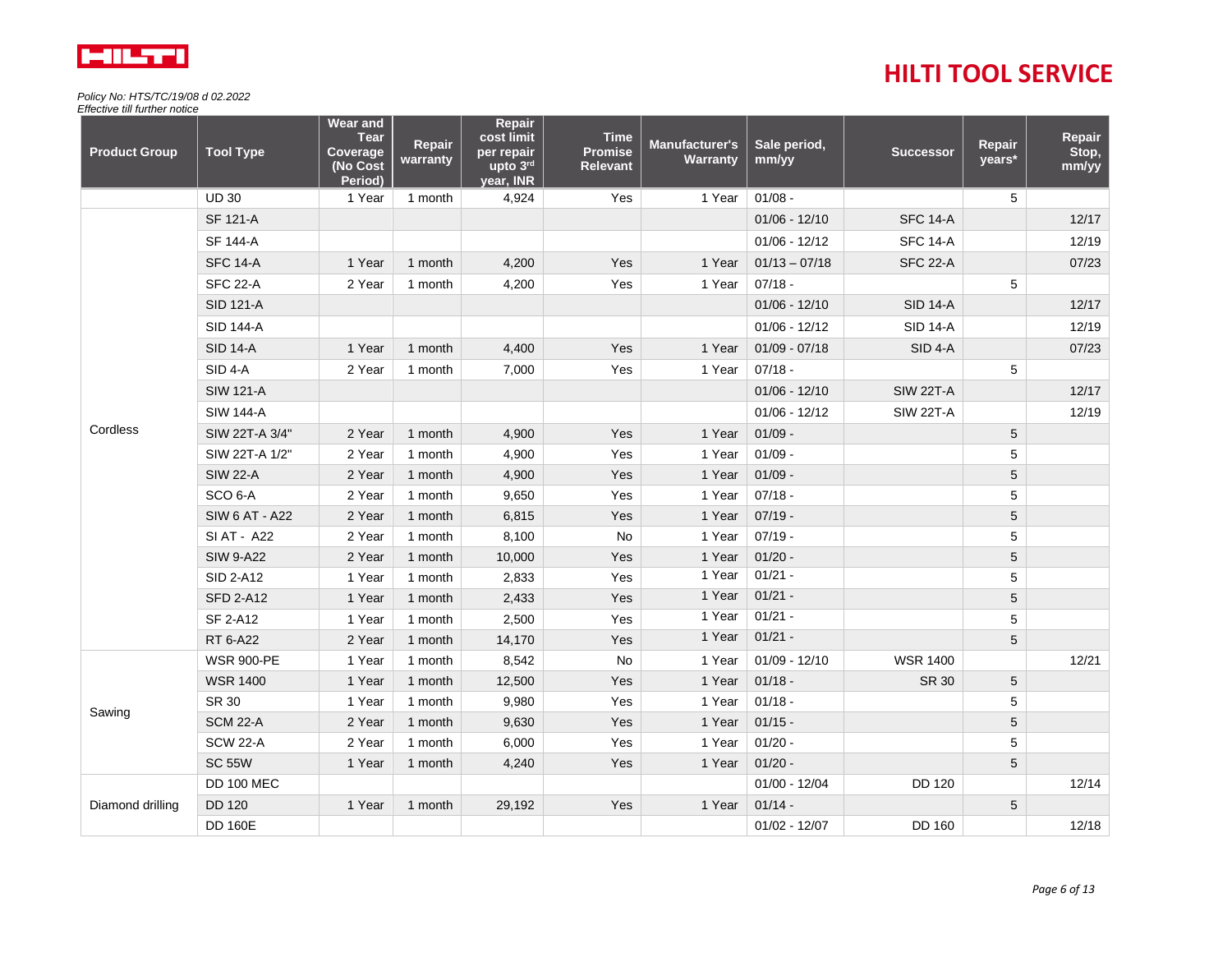

| <b>Product Group</b> | <b>Tool Type</b>            | <b>Wear and</b><br><b>Tear</b><br>Coverage<br>(No Cost<br>Period) | Repair<br>warranty | Repair<br>cost limit<br>per repair<br>upto 3rd<br>year, INR | <b>Time</b><br>Promise<br><b>Relevant</b> | <b>Manufacturer's</b><br>Warranty | Sale period,<br>mm/yy | <b>Successor</b>            | Repair<br>years* | Repair<br>Stop,<br>mm/yy |
|----------------------|-----------------------------|-------------------------------------------------------------------|--------------------|-------------------------------------------------------------|-------------------------------------------|-----------------------------------|-----------------------|-----------------------------|------------------|--------------------------|
|                      | <b>DD 160</b>               | 2 Year                                                            | 1 month            | 40,000                                                      | Yes                                       | 1 Year                            | $01/11 -$             |                             | 5                |                          |
|                      | <b>DD-ST 160</b>            | 2 Year                                                            | 1 month            | 24,661                                                      | Yes                                       | 1 Year                            | $01/11 -$             |                             | 5                |                          |
|                      | <b>DD 250E</b>              |                                                                   |                    |                                                             |                                           |                                   | $01/97 - 12/02$       | <b>DD 200</b>               |                  | 12/18                    |
|                      | DD 200 Gen 1                | 2 Year                                                            | 1 month            | 50,000                                                      | Yes                                       | 1 Year                            | $01/07 - 12/17$       | DD 200 Gen 2                | 5                | 01/22                    |
|                      | DD 200 Gen 2                | 2 Year                                                            | 1 month            | 50,000                                                      | Yes                                       | ! Year                            | $12/17 -$             |                             | 5                |                          |
|                      | <b>DD 200 Std</b>           | 2 Year                                                            | 1 month            | 60,000                                                      | Yes                                       | 1 Year                            | $01/17 -$             |                             | 5                |                          |
|                      | DD-HD                       | 2 Year                                                            | 1 month            | 57,384                                                      | Yes                                       | 1 Year                            | $01/07 -$             |                             | 5                |                          |
|                      | <b>DD 350-CA</b>            | 2 Year                                                            | 1 month            | 112,654                                                     | <b>No</b>                                 | 1 Year                            | $01/08 -$             |                             | 5                |                          |
|                      | <b>DD 400</b>               |                                                                   |                    |                                                             |                                           |                                   | $01/97 - 12/05$       | <b>DD 350-CA</b>            |                  | 12/18                    |
|                      | <b>DD WMS 100</b>           | 1 Year                                                            | 1 month            | 19,999                                                      | Yes                                       | 1 Year                            | $01/19 -$             |                             | 5                |                          |
| Diamond grinding     | <b>DG 150</b>               | 1 Year                                                            | 1 month            |                                                             | Yes                                       | 1 Year                            | $07/19 -$             |                             | 5                |                          |
|                      | <b>DGH 130</b>              | 0 Year                                                            | <b>NA</b>          | <b>NA</b>                                                   | <b>No</b>                                 | 6 months                          | $07/19 -$             |                             | 5                |                          |
| Diamond cutting      | <b>VC-20-U</b>              | 2 Year                                                            | 1 month            | 9,882                                                       | Yes                                       | 1 Year                            | $01/05 -$             |                             | 5                |                          |
|                      | <b>DCH 300</b>              | 2 Year                                                            | 1 month            | 27,918                                                      | Yes                                       | 1 Year                            | $01/09 -$             |                             | 5                |                          |
|                      | <b>DCH 300-X</b>            | 2 Year                                                            | 1 month            | 36,000                                                      | Yes                                       | 1 Year                            | $01/20 -$             |                             | 5                |                          |
|                      | <b>DSH 900-X</b>            | 1 Year                                                            | 1 month            | 77,538                                                      | No                                        | 1 Year                            | $01/18 -$             |                             | 5                |                          |
|                      | <b>DS TS22 LP15</b>         |                                                                   |                    |                                                             |                                           |                                   | $01/10 - 12/17$       | DS TS32 LP32                |                  | 12/22                    |
|                      | <b>DS TS32 LP32</b>         | <b>NA</b>                                                         | <b>NA</b>          | <b>NA</b>                                                   | <b>No</b>                                 | 1 Year                            | $01/06 -$             |                             | 5                |                          |
|                      | DS WS10-E                   |                                                                   |                    |                                                             |                                           |                                   | $01/10 - 12/17$       | <b>DSW 1005E</b>            |                  | 12/18                    |
|                      | DS WS 15 $1st$ gen          |                                                                   |                    |                                                             |                                           |                                   | $01/00 - 12/07$       | DS WS15 2 <sup>nd</sup> gen |                  | 12/18                    |
|                      | DS WS15 2 <sup>nd</sup> gen | <b>NA</b>                                                         | <b>NA</b>          | <b>NA</b>                                                   | <b>No</b>                                 | 1 Year                            | $01/08 -$             |                             | 5                |                          |
|                      | DS WS10                     |                                                                   |                    |                                                             |                                           |                                   | $01/10 - 12/17$       | <b>DSW 1005E</b>            |                  | 12/22                    |
| Diamond sawing       | <b>DSW 1005E</b>            | <b>NA</b>                                                         | <b>NA</b>          | <b>NA</b>                                                   | <b>No</b>                                 | 1 Year                            | $01/18 -$             |                             | 5                |                          |
|                      | DS WSS30                    | <b>NA</b>                                                         | <b>NA</b>          | <b>NA</b>                                                   | No                                        | 1 Year                            | $01/08 -$             |                             | 5                |                          |
|                      | <b>DSW 3018</b>             | <b>NA</b>                                                         | <b>NA</b>          | <b>NA</b>                                                   | No                                        | 1 Year                            | $10/17 -$             |                             | 5                |                          |
|                      | DS TS20E                    | <b>NA</b>                                                         | <b>NA</b>          | <b>NA</b>                                                   | No                                        | 1 Year                            | $02/16 - 03/21$       | DST 20 CA EC                | 5                | 03/26                    |
|                      | DST 20 CA EC                | 1 Year<br>$($ or $)$ 200<br>hours<br>whichever<br>earlier         | <b>NA</b>          | <b>NA</b>                                                   | <b>No</b>                                 | 1 Year                            | $01/19 -$             |                             | 5                |                          |
| Direct Fastening     | BX <sub>3</sub>             | 2 Year                                                            | 1 month            | 31,309                                                      | <b>No</b>                                 | 1 Year                            | $08/18 -$             | BX 3 Gen 2                  | 5                |                          |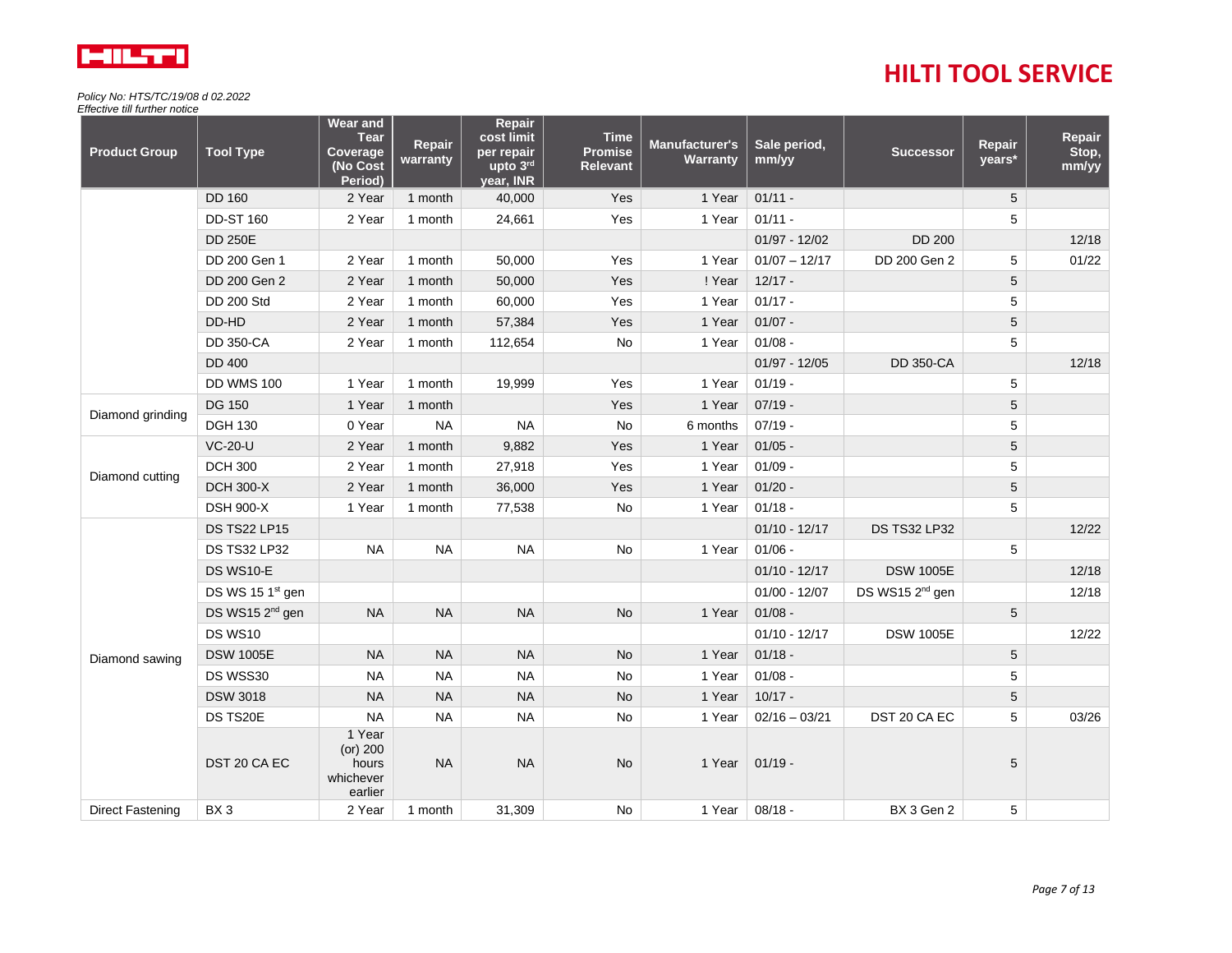

| <b>Product Group</b>   | <b>Tool Type</b>                | Wear and<br><b>Tear</b><br>Coverage<br>(No Cost<br>Period) | Repair<br>warranty | Repair<br>cost limit<br>per repair<br>upto 3rd<br>year, INR | <b>Time</b><br>Promise<br><b>Relevant</b> | <b>Manufacturer's</b><br>Warranty | Sale period,<br>mm/yy | <b>Successor</b>                 | Repair<br>years* | Repair<br>Stop,<br>mm/yy |
|------------------------|---------------------------------|------------------------------------------------------------|--------------------|-------------------------------------------------------------|-------------------------------------------|-----------------------------------|-----------------------|----------------------------------|------------------|--------------------------|
|                        | BX 3 Gen 2                      | 2 Year                                                     | 1 month            | 33,120                                                      | <b>No</b>                                 | 1 Year                            | $01/20 -$             |                                  | 5                |                          |
|                        | BX 3-BT                         | 2 Year                                                     | 1 month            | 38,357                                                      | <b>No</b>                                 | 1 Year                            | $01/20 -$             |                                  | 5                |                          |
|                        | GX 120                          |                                                            |                    |                                                             |                                           |                                   | $01/13 - 06/18$       | GX <sub>3</sub>                  |                  | 06/23                    |
|                        | GX3                             | 2 Year                                                     | 1 month            | 25,000                                                      | <b>No</b>                                 | 1 Year                            | $06/17 -$             |                                  | 5                |                          |
|                        | ST 1800                         | 1 Year                                                     | 1 month            | 7,098                                                       | <b>No</b>                                 | 1 Year                            | $01/02 -$             |                                  | 5                |                          |
|                        | ST 1800 A                       | 2 Year                                                     | 1 month            | 8,380                                                       | No                                        | 1 Year                            | $01/19 -$             |                                  | 5                |                          |
|                        | <b>ST 18</b>                    | <b>NA</b>                                                  | <b>NA</b>          | <b>NA</b>                                                   | <b>No</b>                                 | 1 Year                            | $01/06 - 12/08$       | ST 1800                          |                  |                          |
|                        | SD 5000                         | 2 Year                                                     | 1 month            | 4,332                                                       | No                                        | 1 Year                            | $07/18 - 12/21$       | SD 5000 (2 <sup>nd</sup><br>Gen) |                  | 12/26                    |
|                        | SD5000 (2 <sup>nd</sup> Gen)    | 2 Year                                                     | 1 month            | 4,884                                                       | <b>No</b>                                 | 1 Year                            | 01/21                 |                                  | 5                |                          |
|                        | PD <sub>4</sub>                 |                                                            | <b>NA</b>          | <b>NA</b>                                                   | No                                        |                                   | $01/06 - 12/08$       | PD <sub>5</sub>                  |                  | 12/13                    |
|                        | PD <sub>5</sub>                 | 1 Year                                                     | <b>NA</b>          | <b>NA</b>                                                   | <b>No</b>                                 | 1 Year                            | $01/09 - 12/18$       | PD <sub>S</sub>                  |                  | 12/23                    |
| <b>Distance Lasers</b> | PD <sub>S</sub>                 | 1 Year                                                     | <b>NA</b>          | <b>NA</b>                                                   | No                                        | 1 Year                            | $01/19 -$             |                                  | 5                |                          |
|                        | <b>PD 42</b>                    |                                                            | <b>NA</b>          | <b>NA</b>                                                   | <b>No</b>                                 |                                   | $01/06 - 12/08$       | PD I Gen 2                       |                  | 12/13                    |
|                        | PD-I                            | 1 Year                                                     | <b>NA</b>          | <b>NA</b>                                                   | <b>No</b>                                 | 1 Year                            | $01/09 - 06/19$       | PD I Gen 2                       |                  | 06/24                    |
|                        | PD-I Gen 2                      | 1 Year                                                     | <b>NA</b>          | <b>NA</b>                                                   | <b>No</b>                                 | 1 Year                            | $07/19 -$             |                                  | 5                |                          |
|                        | PD-E                            | 1 Year                                                     | <b>NA</b>          | <b>NA</b>                                                   | No                                        | 1 Year                            | $01/09 -$             |                                  | 5                |                          |
|                        | <b>PM 2-L</b>                   | 2 Year                                                     | 1 month            | 5,400                                                       | <b>No</b>                                 | 1 Year                            | $01/16 -$             |                                  | 5                |                          |
|                        | PM 2L-G                         | 2 Year                                                     | 1 month            | 10,000                                                      | No                                        | 1 Year                            | $06/17 -$             |                                  | 5                |                          |
|                        | <b>PM 4-M</b>                   | 2 Year                                                     | 1 month            | 13,128                                                      | <b>No</b>                                 | 1 Year                            | $06/17 -$             |                                  | 5                |                          |
| Line Lasers            | <b>PM 40-MG</b>                 | 2 Year                                                     | 1 month            | 14,565                                                      | No                                        | 1 Year                            | $07/18 -$             |                                  | 5                |                          |
|                        | <b>PMP 34</b>                   |                                                            |                    |                                                             |                                           |                                   | $01/07 - 12/12$       | <b>PM 4-M</b>                    |                  | 12/17                    |
|                        | <b>PMC 46</b>                   |                                                            |                    |                                                             |                                           |                                   | $01/10 - 12/17$       | PMC 46 $(2^{nd})$                |                  | 12/24                    |
|                        | PMC 46 (2 <sup>nd</sup> )       | 2 Year                                                     | 1 month            | 18,154                                                      | <b>No</b>                                 | 1 Year                            | $01/21 -$             |                                  | 5                |                          |
|                        | <b>PM 2-P</b>                   | 2 Year                                                     | 1 month            | 5,400                                                       | No                                        | 1 Year                            | $01/16 -$             |                                  | 5                |                          |
|                        | PRI <sub>2</sub>                |                                                            |                    |                                                             | <b>No</b>                                 |                                   | $01/07 - 12/12$       | PR 30 HVS A12                    |                  | 12/17                    |
|                        | PRE <sub>3</sub>                |                                                            |                    |                                                             | <b>No</b>                                 |                                   | $01/09 - 12/14$       | PR 30 HVS A12                    |                  | 12/19                    |
| <b>Rotating Lasers</b> | PR <sub>3</sub>                 |                                                            |                    |                                                             | <b>No</b>                                 |                                   | $01/09 - 12/16$       | PR 30 HVS A12                    |                  | 12/21                    |
|                        | PR <sub>2</sub> -H <sub>S</sub> | 2 Year                                                     | 1 month            | 29,250                                                      | <b>No</b>                                 | 1 Year                            | 09/16 - 12/17         | PR 2-HS A12                      |                  | 12/22                    |
|                        | <b>PR 2-HS A12</b>              | 2 Year                                                     | 1 month            | 29,250                                                      | <b>No</b>                                 | 1 Year                            | $01/18 -$             |                                  | 5                |                          |
|                        | <b>PR 30 HVS A12</b>            | 2 Year                                                     | 1 month            | 34,000                                                      | <b>No</b>                                 | 1 Year                            | $01/18 -$             |                                  | 5                |                          |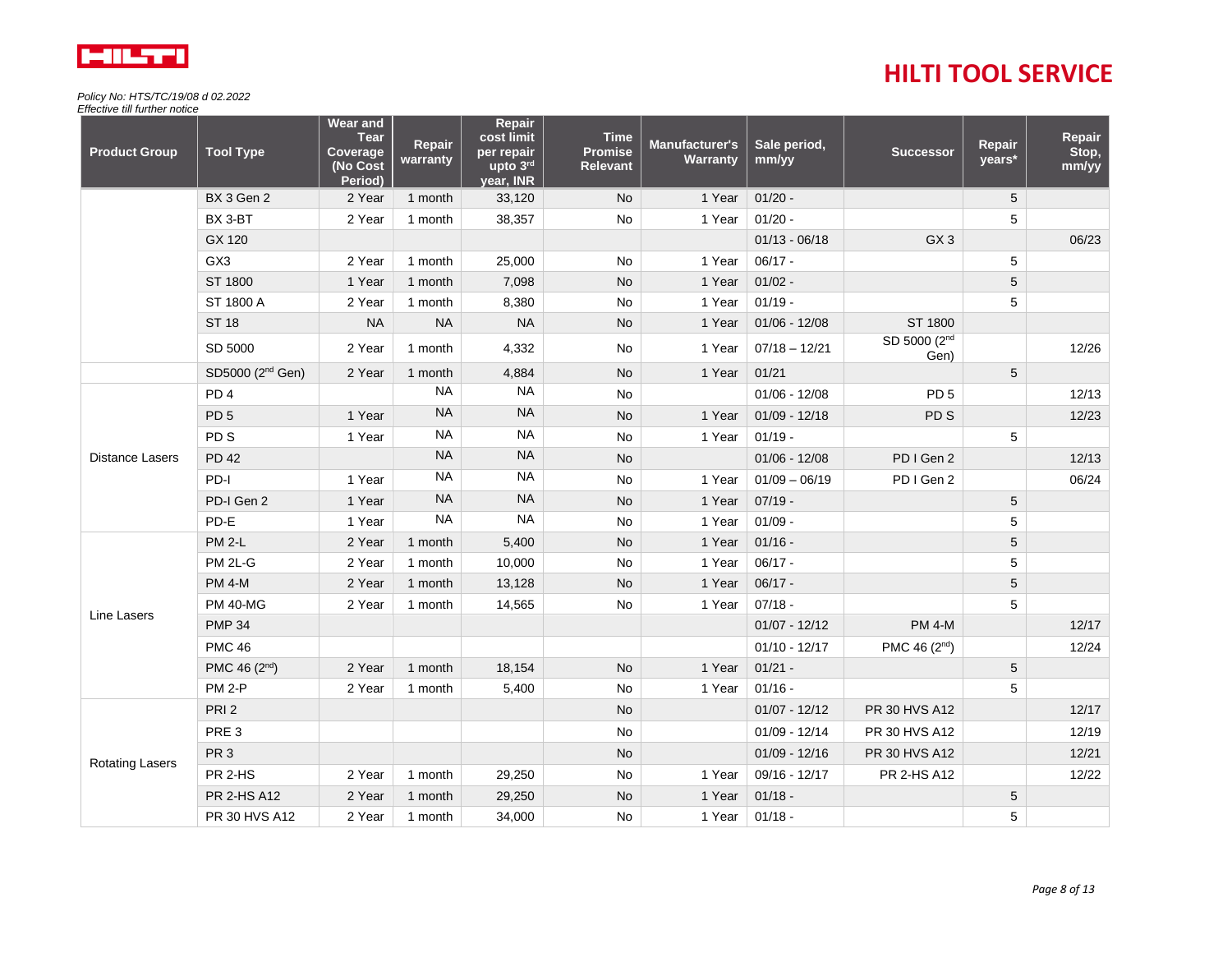

| <b>Product Group</b>  | <b>Tool Type</b> | <b>Wear and</b><br><b>Tear</b><br>Coverage<br>(No Cost<br>Period) | Repair<br>warranty | Repair<br>cost limit<br>per repair<br>upto 3rd<br>year, INR | <b>Time</b><br><b>Promise</b><br><b>Relevant</b> | <b>Manufacturer's</b><br>Warranty | Sale period,<br>mm/yy | Successor     | Repair<br>years* | Repair<br>Stop,<br>mm/yy |
|-----------------------|------------------|-------------------------------------------------------------------|--------------------|-------------------------------------------------------------|--------------------------------------------------|-----------------------------------|-----------------------|---------------|------------------|--------------------------|
|                       | <b>PS 35</b>     |                                                                   |                    |                                                             | <b>No</b>                                        |                                   | $01/12 - 12/15$       | <b>PS 250</b> |                  | 12/20                    |
|                       | <b>PS 50</b>     |                                                                   |                    |                                                             | <b>No</b>                                        |                                   | $01/16 - 12/17$       | <b>PS 250</b> |                  | 12/22                    |
| Scanners              | <b>PS 250</b>    | 2 Year                                                            | 1 month            | 282,406                                                     | No                                               | 1 Year                            | $01/09 -$             | <b>PS 300</b> | 5                |                          |
|                       | <b>PS 300</b>    | 2 Year                                                            | 1 month            | 410,000                                                     | <b>No</b>                                        | 1 Year                            | $01/20 -$             |               |                  |                          |
|                       | PS 1000          | 2 Year                                                            | 1 month            | 419,775                                                     | <b>No</b>                                        | 1 Year                            | $01/09 -$             |               | 5                |                          |
|                       | PS 1000-B        | 2 Year                                                            | 1 month            | 580,000                                                     | <b>No</b>                                        | 1 Year                            | $01/09 -$             |               | 5                |                          |
| <b>Total Station</b>  | <b>POS 18</b>    |                                                                   |                    |                                                             | <b>No</b>                                        | 1 Year                            | $06/18 - 12/19$       |               | 5                |                          |
| Chemical<br>dispenser | HDE 500 A-22     | 1 Year                                                            | <b>NA</b>          | <b>NA</b>                                                   | No                                               | 1 Year                            | $07/16 -$             |               | 5                |                          |
|                       | B 22/8.0 Li-ion  | 2 Year                                                            | <b>NA</b>          | <b>NA</b>                                                   | <b>No</b>                                        | 1 Year                            | $01/20 -$             |               |                  |                          |
|                       | B 22/5.2 Li-ion  | 2 Year                                                            | <b>NA</b>          | <b>NA</b>                                                   | <b>No</b>                                        | 1 Year                            | $01/20 -$             |               |                  |                          |
|                       | B 22/2.6 Li-ion  | 2 Year                                                            | <b>NA</b>          | <b>NA</b>                                                   | <b>No</b>                                        | 1 Year                            | $01/20 -$             |               |                  |                          |
|                       | B 36/5.2 Li-ion  | 2 Year                                                            | <b>NA</b>          | <b>NA</b>                                                   | No                                               | 1 Year                            | $01/20 -$             |               |                  |                          |
| <b>Battery</b>        | B 36/2.6 Li-ion  | 2 Year                                                            | <b>NA</b>          | <b>NA</b>                                                   | <b>No</b>                                        | 1 Year                            | $01/20 -$             |               |                  |                          |
|                       | B 36/9.0 Li-ion  | 2 Year                                                            | <b>NA</b>          | <b>NA</b>                                                   | <b>No</b>                                        | 1 Year                            | $01/21 -$             |               |                  |                          |
|                       | B 12/4.0         | 2 Year                                                            | <b>NA</b>          | <b>NA</b>                                                   | No                                               | 1 Year                            | $01/21 -$             |               |                  |                          |
|                       | B 12/2.6         | 1 Year                                                            | <b>NA</b>          | <b>NA</b>                                                   | <b>No</b>                                        | 1 Year                            | $01/20 -$             |               |                  |                          |
|                       | C 4/12-50        | 1 Year                                                            | <b>NA</b>          | <b>NA</b>                                                   | No                                               | 1 Year                            | $01/20 -$             |               |                  |                          |
| Charger               | C 4/36-90        | 2 Year                                                            | <b>NA</b>          | <b>NA</b>                                                   | <b>No</b>                                        | 1 Year                            | $01/20 -$             |               |                  |                          |
|                       | C 4/36-350       | 2 Year                                                            | <b>NA</b>          | <b>NA</b>                                                   | <b>No</b>                                        | 1 Year                            | $01/20 -$             |               |                  |                          |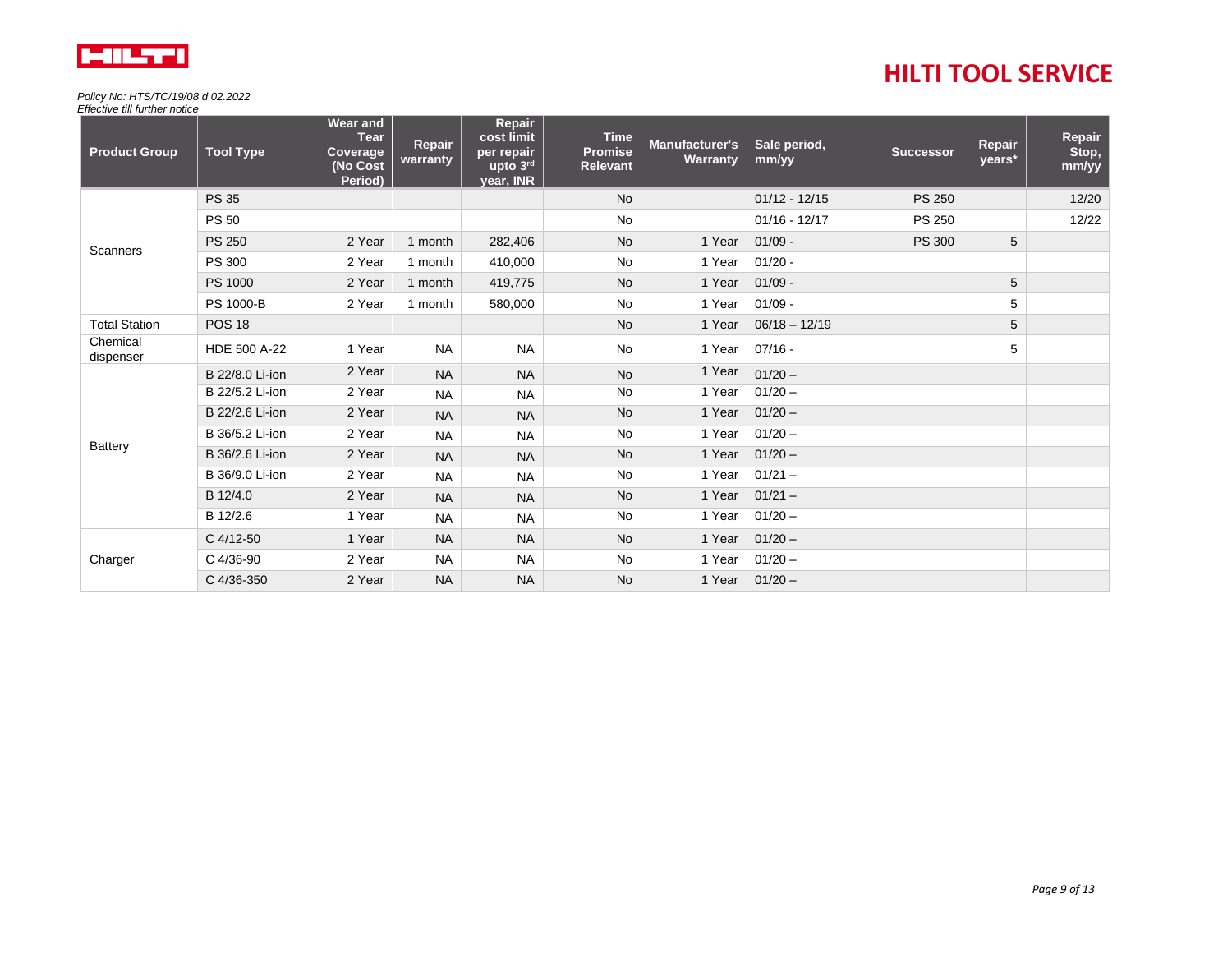

<span id="page-9-0"></span>*Policy No: HTS/TC/19/08 d 02.2022 Effective till further notice*

### **Annexure 2 List of non-Reparable items**

| BU                     | <b>Tool Type</b>  |
|------------------------|-------------------|
|                        | AG 100-8S         |
| Angle Grinders         | AG 100-8D         |
|                        | AG 125-13S        |
|                        | PD <sub>5</sub>   |
|                        | PD S              |
| Distance Lasers        | PD-I              |
|                        | PD-I Gen 2        |
|                        | PD-E              |
| Cordless               | All batteries     |
|                        | All chargers      |
| Universal Drills       | UD <sub>4</sub>   |
| Chemical dispenser     | HDE 500 A-22      |
| <b>Screw Fastening</b> | <b>SBT 4 A-22</b> |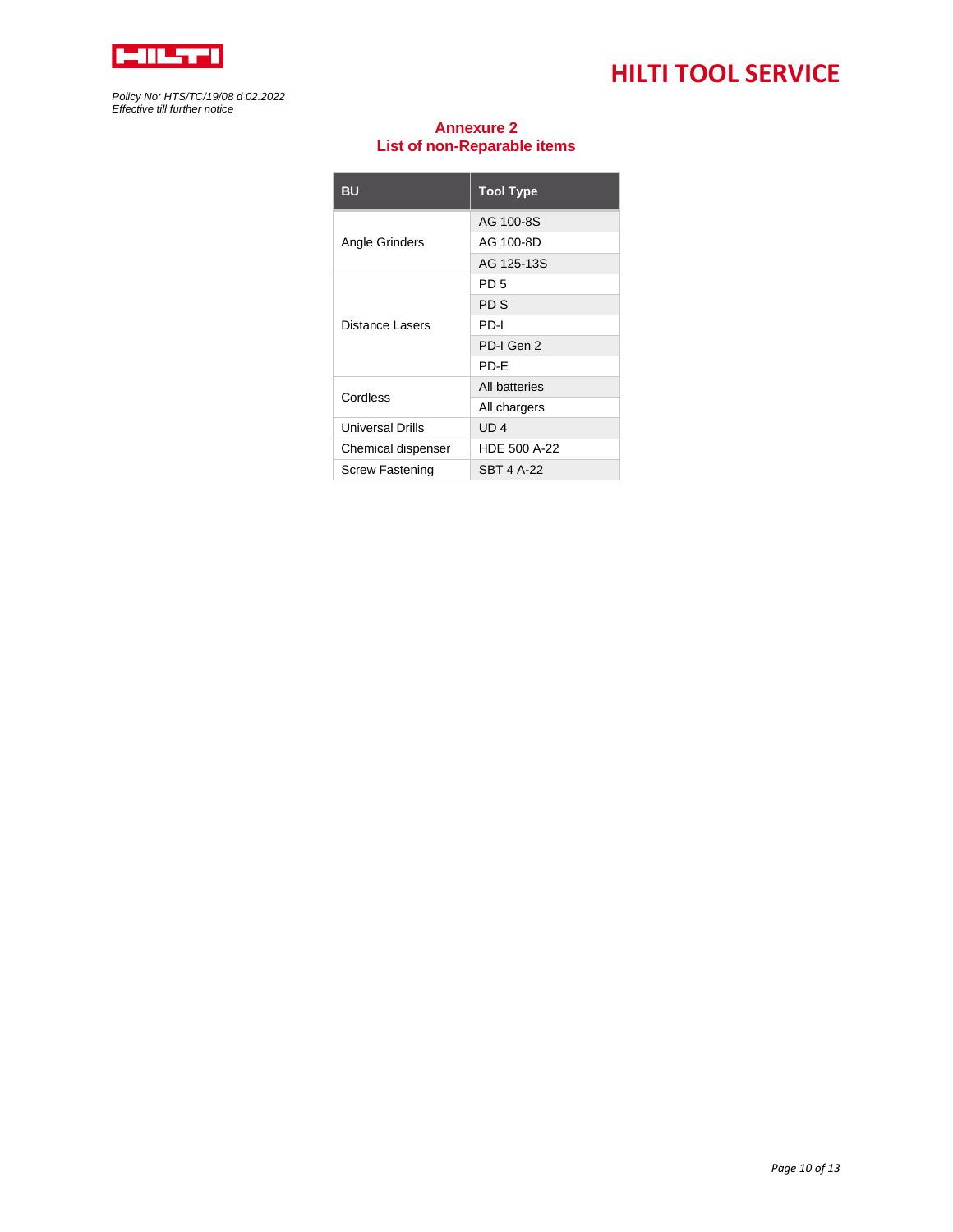

<span id="page-10-0"></span>*Policy No: HTS/TC/19/08 d 02.2022 Effective till further notice*

### **Annexure 3 TIME PROMISE (3 days or free) – List of Pin codes**

| S.No.          | Location        | List of pincodes covered |
|----------------|-----------------|--------------------------|
| 1              | New Delhi       | 110001 to 110049         |
| $\overline{c}$ | New Delhi       | 110051 to 110078         |
| 3              | New Delhi       | 110080 to 110097         |
| 4              | New Delhi       | 110201                   |
| 5              | Mumbai          | 400001 to 400010         |
| 6              | Mumbai          | 400012 to 400023         |
| $\overline{7}$ | Mumbai          | 400025 to 400028         |
| 8              | Mumbai          | 400030 to 400031         |
| 9              | Mumbai          | 400033 to 400034         |
| 10             | Mumbai          | 400037                   |
| 11             | Mumbai          | 400042 to 400043         |
| 12             | Mumbai          | 400049 to 400054         |
| 13             | Mumbai          | 400056 to 400060         |
| 14             | Mumbai          | 400062 to 400072         |
| 15             | Mumbai          | 400074                   |
| 16             | Mumbai          | 400076 to 400083         |
| 17             | Mumbai          | 400087 to 400089         |
| 18             | Mumbai          | 400093                   |
| 19             | Mumbai          | 400095                   |
| 20             | Mumbai          | 400097 to 400099         |
| 21             | Mumbai          | 400101 to 400102         |
| 22             | Mumbai          | 400104                   |
| 23             | Mumbai          | 400601 to 400604         |
| 24             | Mumbai          | 400606 to 400608         |
| 25             | Mumbai          | 400610                   |
| 26             | Mumbai          | 400701 to 400706         |
| 27             | Mumbai          | 400708 to 400710         |
| 28             | Gurgaon         | 122001 to 122006         |
| 29             | Gurgaon         | 122008 to 122011         |
| 30             | Gurgaon         | 122015 to 1222018        |
| 31             | Gurgaon         | 122051                   |
| 32             | Gurgaon         | 122052                   |
| 33             | Gurgaon         | 122101                   |
| 34             | G.B. Nagar (UP) | 203207                   |
| 35             | G.B. Nagar (UP) | 201301 to 201310         |
| 36             | Ghaziabad       | 201001 to 201005         |
| 37             | Ghaziabad       | 201007                   |
| 38             | Ghaziabad       | 201009 to 201010         |
| 39             | Ghaziabad       | 201012                   |
| 40             | Ghaziabad       | 201014                   |
| 41             | Ghaziabad       | 201017                   |
| 42             | Ghaziabad       | 201019                   |
| 43             | Ghaziabad       | 201102                   |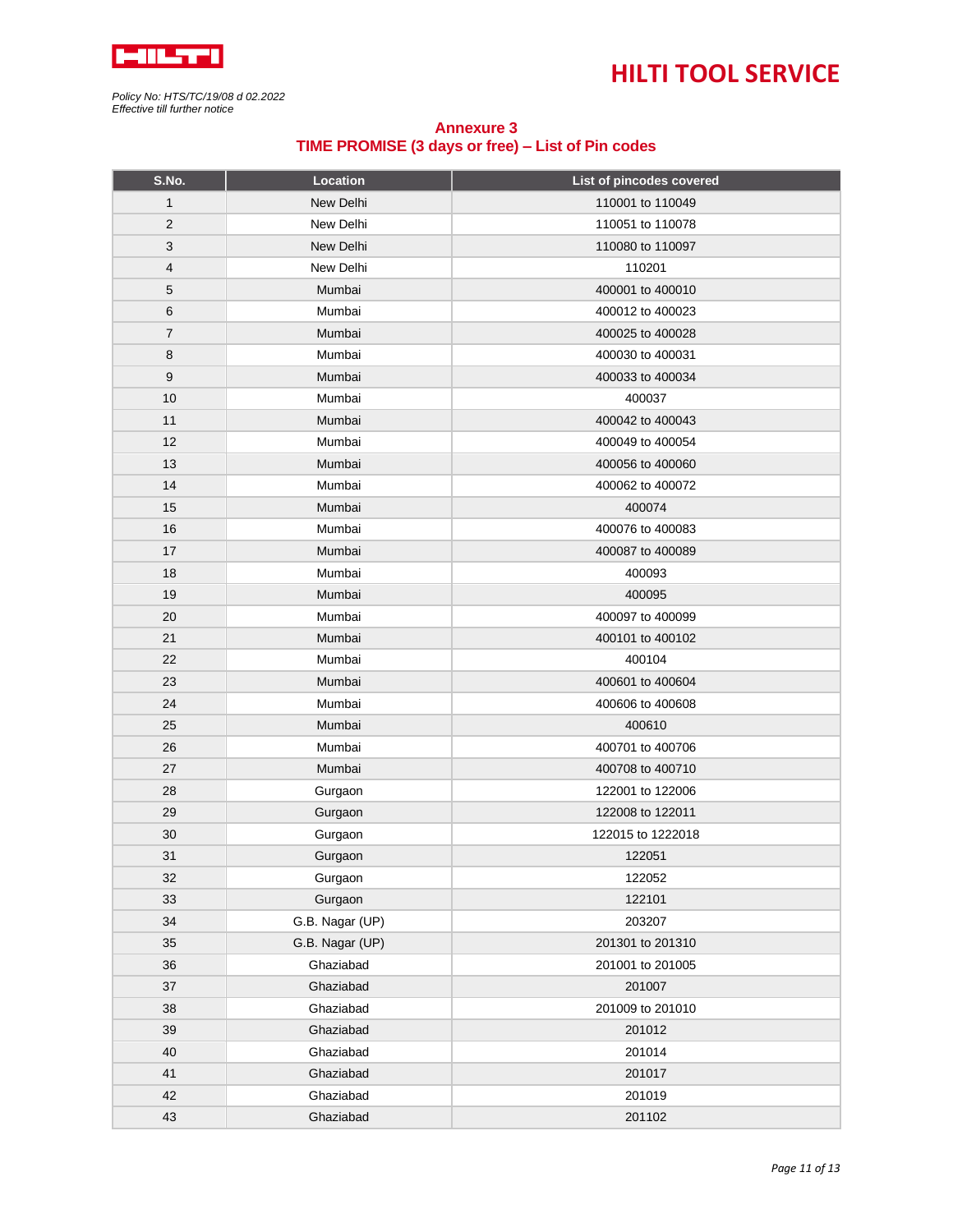

### *Policy No: HTS/TC/19/08 d 02.2022*

*Effective till further notice*

| 44 | Pune      | 410401           |
|----|-----------|------------------|
| 45 | Pune      | 410501           |
| 46 | Pune      | 410503           |
| 47 | Pune      | 410505           |
| 48 | Pune      | 410507           |
| 49 | Pune      | 411001 to 411009 |
| 50 | Pune      | 411011 to 411021 |
| 51 | Pune      | 411026 to 411028 |
| 52 | Pune      | 411030           |
| 53 | Pune      | 411032 to 411048 |
| 54 | Pune      | 411051 to 411052 |
| 55 | Pune      | 411057 to 411058 |
| 56 | Pune      | 411060 to 411062 |
| 57 | Pune      | 412101           |
| 58 | Pune      | 412105 to 412106 |
| 59 | Pune      | 412108 to 412109 |
| 60 | Pune      | 412114 to 412115 |
| 61 | Pune      | 412202           |
| 62 | Pune      | 412208 to 412209 |
| 63 | Pune      | 412214           |
| 64 | Pune      | 412216           |
| 65 | Pune      | 412220           |
| 66 | Pune      | 412307 to 412308 |
| 67 | Ahmedabad | 380001 to 380002 |
| 68 | Ahmedabad | 380004 to 380009 |
| 69 | Ahmedabad | 380013 to 380016 |
| 70 | Ahmedabad | 380018 to 380019 |
| 71 | Ahmedabad | 380021 to 380026 |
| 72 | Ahmedabad | 380050 to 380052 |
| 73 | Ahmedabad | 380054 to 380056 |
| 74 | Ahmedabad | 380058 to 380061 |
| 75 | Ahmedabad | 380063           |
| 76 | Ahmedabad | 381270           |
| 77 | Ahmedabad | 382330           |
| 78 | Ahmedabad | 382340           |
| 79 | Ahmedabad | 382345 to 382346 |
| 80 | Ahmedabad | 382350           |
| 81 | Ahmedabad | 382405           |
| 82 | Ahmedabad | 382418           |
| 83 | Ahmedabad | 382424 to 382425 |
| 84 | Ahmedabad | 382430           |
| 85 | Ahmedabad | 382445           |
| 86 | Ahmedabad | 382470           |
| 87 | Ahmedabad | 382480           |
| 88 | Ahmedabad | 382481           |